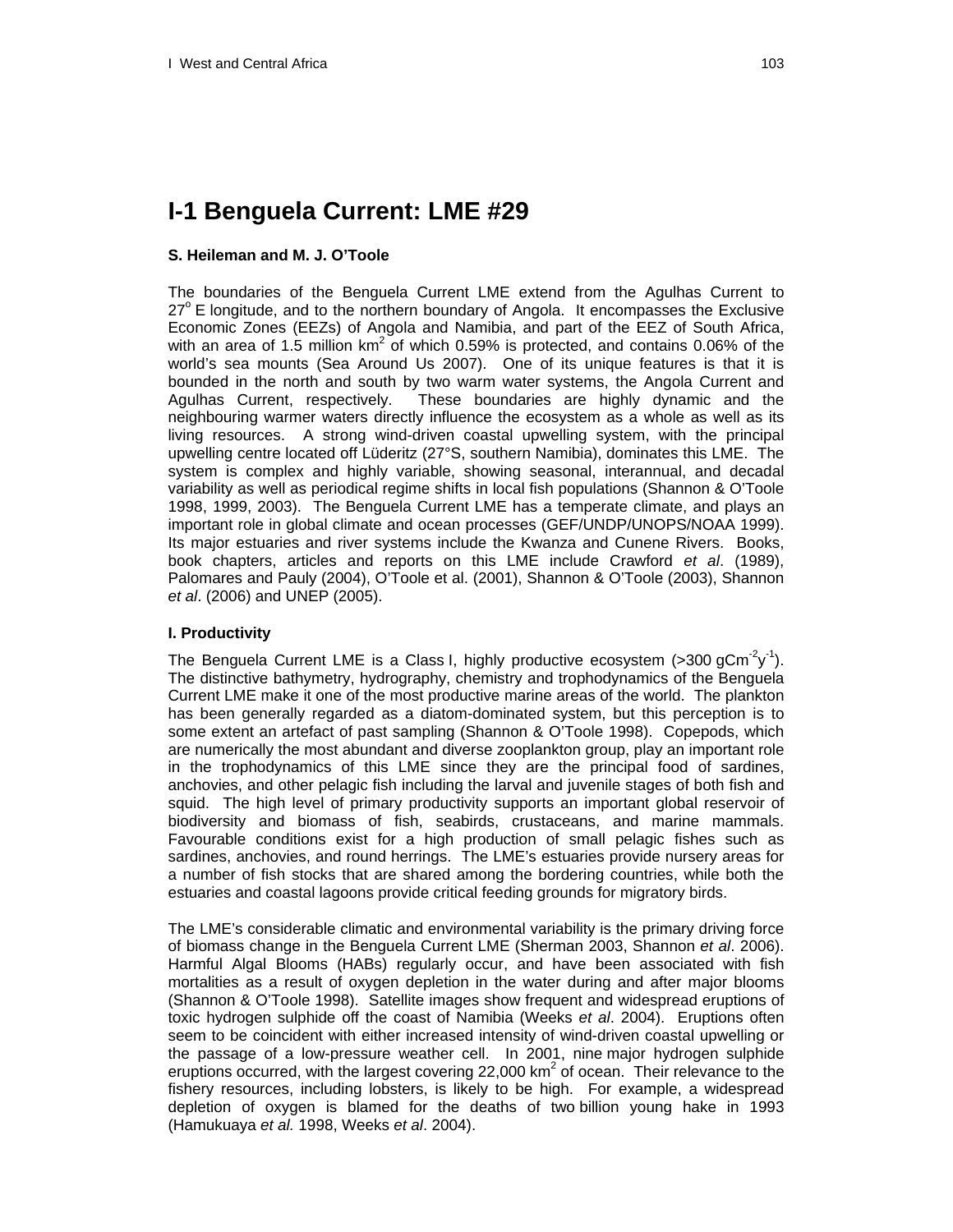Since 1995, efforts have been underway in the BENEFIT and Benguela Current LME project (see Governance) to better understand this highly variable and complex system of physical, chemical, and biological interactions and processes (Shannon *et al*. 2006). Systematic surveys have been conducted to assess oceanographic conditions using both shipboard sensors and satellite remote sensors for temperature, chlorophyll, nutrients, and primary productivity.

*Oceanic fronts* (after Belkin et al. 2009): The coastal upwelling zone off South Africa extends from Cape of Good Hope (34.5°S) north to 13°S and consists of the two major areas, the northern and southern Benguela upwelling frontal zones (UFZ) separated by the so-called Lüderitz line (LL) at 28°S, where the shelf's width is at a minimum (Shannon 1985, Shillington 1998) (Figure I-1.1). The northern UFZ is year-round, whereas the southern UFZ is seasonal). A peculiar double front is observed within the southern UFZ, between 28°S-32°S, with the inshore front close to the coast (a few tens of km) and the offshore front over the shelf break (150-200 km off the coast). This double-front pattern can be explained by the conceptual model put forth by Barange and Pillar (1992). A vast frontal zone develops seasonally off the Angolan coast. This zone consists of numerous fronts; most fronts extend ESE-WNW; the entire zone seems to protrude seaward from the Angolan coast north of 20°S (Belkin et al. 2009). This zone is likely related to the Angola-Benguela Front (ABF) (Shannon *et al*. 1987, Meeuwis & Lutjeharms 1990).



**Figure I-1.1. Fronts of the Benguela Current. ABF, Angola-Benguela Front; LL, Lüderitz Line; SSF, Shelf-Slope Front. Yellow line, LME boundary. (Belkin et al. 2009)**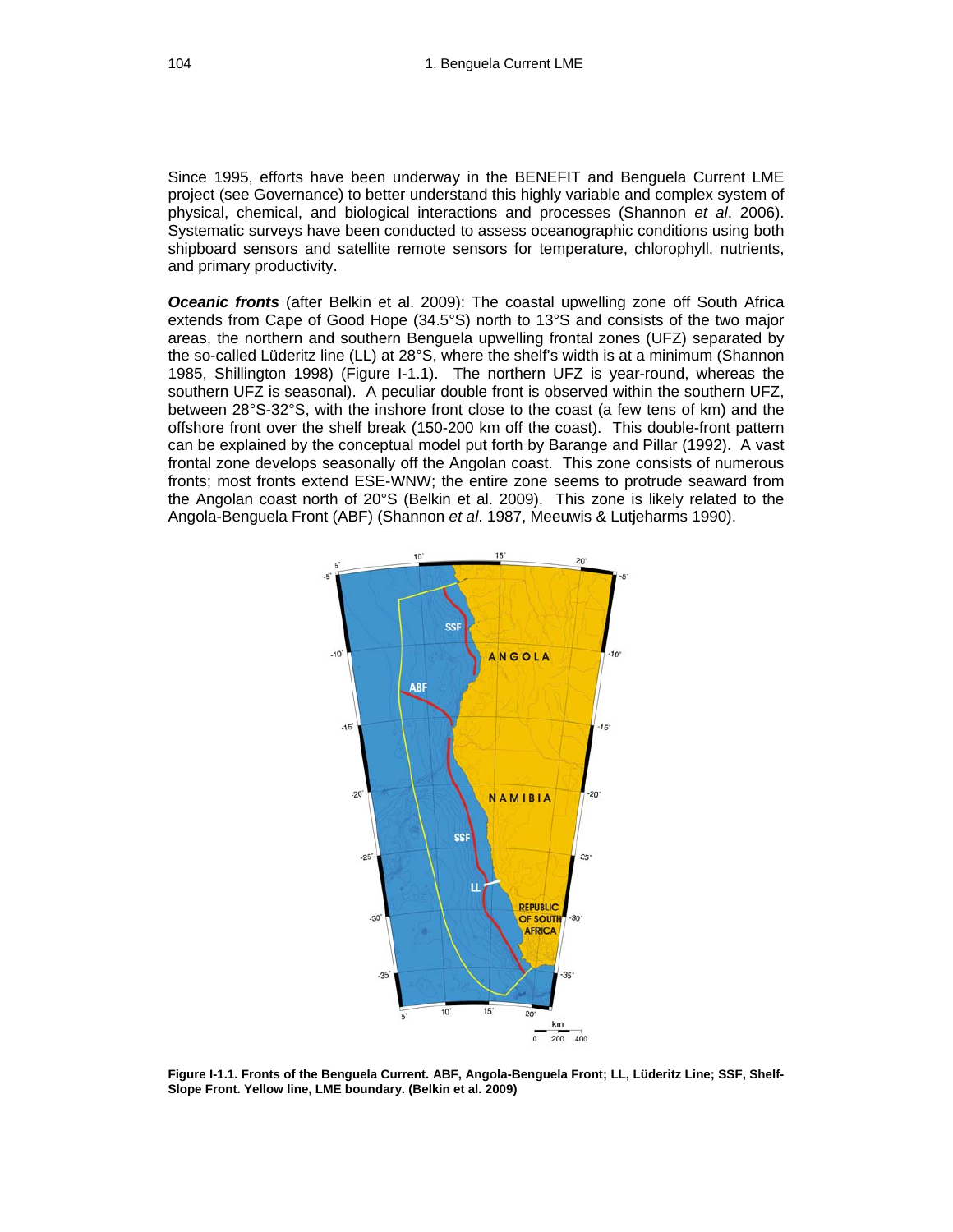#### *Benguela Current SST* (after Belkin 2009)

Linear SST trend since 1957: 0.26°C. Linear SST trend since 1982: 0.24°C.

The Benguela Current's thermal history was punctuated by warm and cold events associated with Benguela El Niños and La Niñas, Atlantic counterparts of the Pacific El Niños and La Niñas. Fidel and O'Toole, in a presentation made at the  $2^{nd}$  Global Conference on Large marine Ecosystems in Qingdao, distinguished five major Benguela El Niños over the last 50 years. The most pronounced warming of >1.2°C occurred after the all-time minimum of 1958 and took 5 years to peak in 1963. Other warm events peaked in 1973 and 1984, alternated with cold events of 1982 and 1992. Clearly, decadal variability in the Benguela Current was strong through the last warm event of 1984. After that, the Benguela Current experienced a shift to a new, warm regime, in which decadal variability is subdued. Some researchers also note the 1995 warm event, although this maximum is not conspicuous from Hadley SST data. The post-1982 warming of the Benguela Current LME was spatially non-uniform: whereas SST in some areas of northern Benguela (between  $12-26°S$ ) increased by 0.6 to 0.8°C, the inshore shelf area of southern Benguela experienced a slight cooling (Fidel and O'Toole, 2007, after Pierre Florenchie, University of Cape Town, personal communication).

The thermal history of this LME bears limited commonality with either the Guinea Current LME (its northern neighbor) or to the Agulhas Current LME (its southern neighbor). This is not at all surprising since these three LMEs are oceanographically disconnected. Indeed, the Agulhas Current retroflects southwest of Cape Agulhas and therefore does not feed the Benguela Current, save possibly for small occasional alongshore leakages. In the north, the Angola-Benguela Front (ABF) blocks any direct along-shelf connection between two neighbors, the Benguela Current LME and Guinea Current LME.

Correlation analysis suggests different responses to environmental forcing in the northern, central, and southern parts of the Benguela Current region (Jury and Courtney, 1995). For example, the lower correlation in the southern Benguela between SST and local winds suggests that SST variability here is often driven by advection, likely by the Agulhas Current and its extension. The higher correlation in the central Benguela between SST and local winds indicates that SST variability here is largely driven by local upwelling.



**Figure I-1.2. Benguela Current LME mean annual SST (left) and annual SST anomalies (right), 1957 – 2006, based on Hadley climatology (after Belkin 2009).**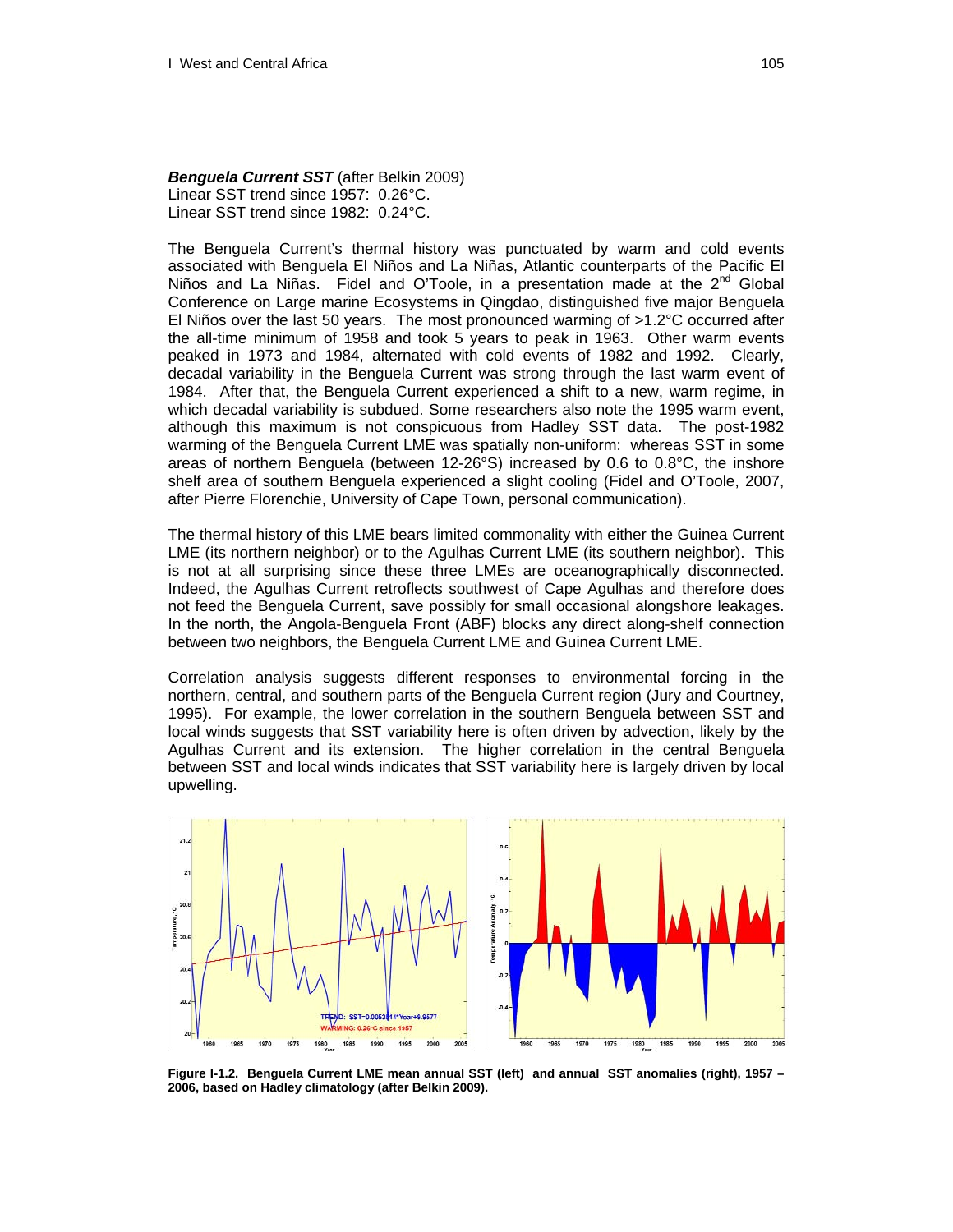**Benguela Current Trends in Chlorophyll a and Primary Productivity:** The Benguela Current LME is a Class I, highly productive ecosystem (>300 gCm<sup>-2</sup>y<sup>-1</sup>).



**Figure I-1.3. Benguela Current LME trends in chlorophyll** *a* **(left) and primary productivity (right) 1998- 2006; values are color coded to the right hand ordinate. Courtesy of J. O'Reilly and K. Hyde. Sources discussed p.15 this volume.** 

#### **II. Fish and Fisheries**

The Benguela Current LME is very rich in pelagic and demersal fish. Most of the LME's major fisheries resources are shared between the bordering countries or migrate across national jurisdictional zones, and include sardine (*Sardinops sagax*), anchovy (*Engraulis capensis*), hake (*Merluccius capensis* and *M*. *paradoxus*), horse mackerel (*Trachurus trachurus* and *T*. *trecae*), sardinella (*Sardinella* spp.), and rock lobster (*Jasus lalandii*). Artisanal, commercial (industrial) and recreational fisheries are all of significance in the LME, with artisanal fisheries being particularly important for Angola. Total reported landings of the LME increased steadily from 1950 to a peak of about 3 million tonnes in 1978 (Figure I-1.4). In the subsequent years, however, the landings show a general decline, down to about 1.1 million tonnes in 2004. The trend in the value of the reported landings closely resembles that of the reported landings, peaking at just under 3 billion US\$ (in 2000 real US\$) in 1978 (Figure I-1.5).



**Figure I-1.4. Total reported landings in the Benguela Current LME by species (Sea Around Us 2007).**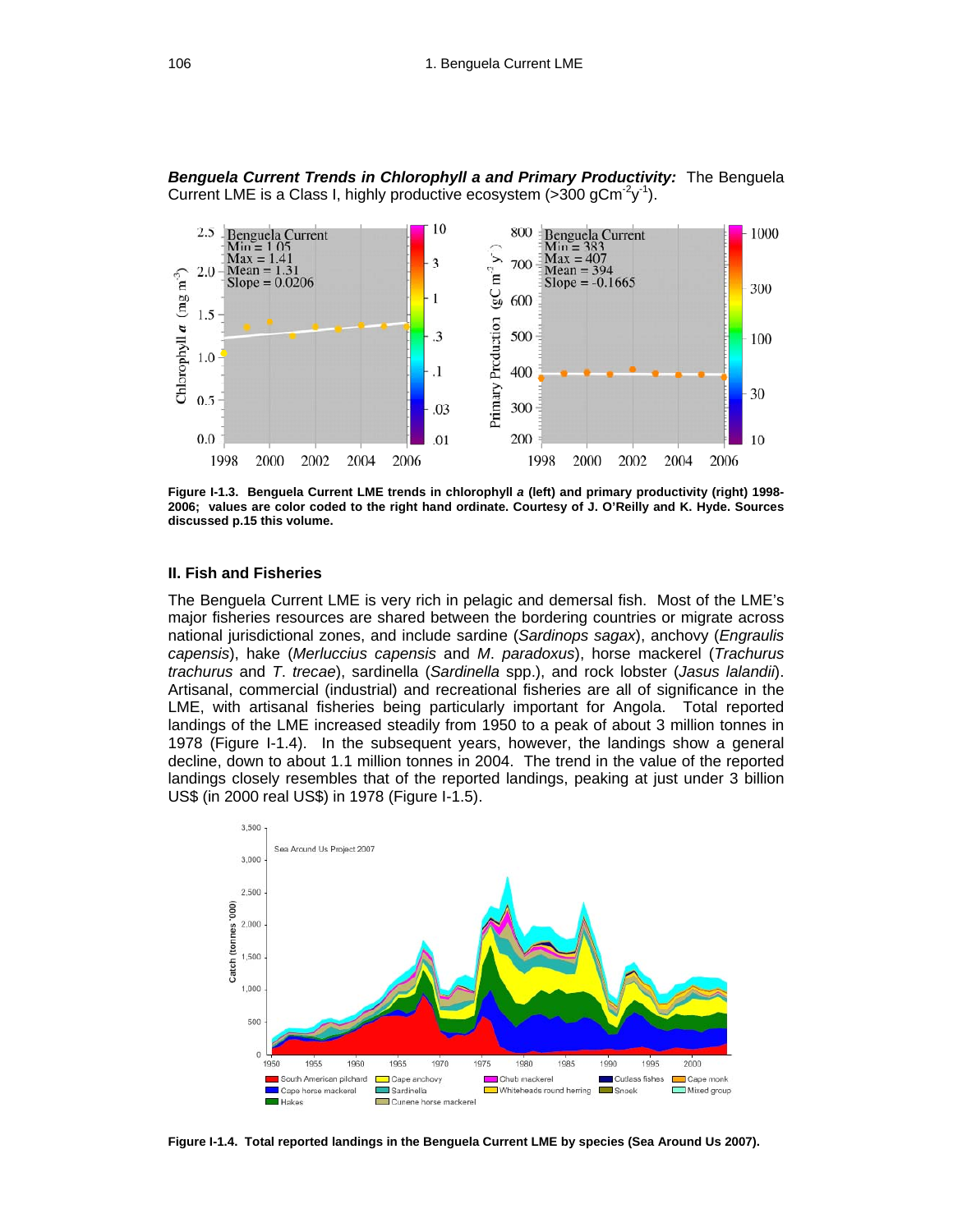

**Figure I-1.5. Value of reported landings in the Benguela Current LME by commercial groups (Sea Around Us 2007).** 

The primary production required (PPR; Pauly & Christensen 1995) to sustain the reported landings in the LME reached one third of the observed primary production by the mid 1970s, but has since declined to half that level (Figure I-1.6). Although there were large numbers of foreign fleets operating in the LME in the 1970s and 1980s, since the early 1990s, Namibia and South Africa have the largest ecological footprints in the region.



**Figure I-1.6. Primary production required to support reported landings (i.e., ecological footprint) as fraction of the observed primary production in the Benguela Current LME (Sea Around Us 2007). The 'Maximum fraction' denotes the mean of the 5 highest values.** 

Since the mid 1970s, the mean trophic level of the reported landings (i.e, the MTI, Pauly & Watson 2005) has been relatively stable in this LME, (Figure I-1.7 top), but as the amount of catch (tonnage) has declined over the same period, the FiB index shows a rapid decline (Figure I-1.7 bottom).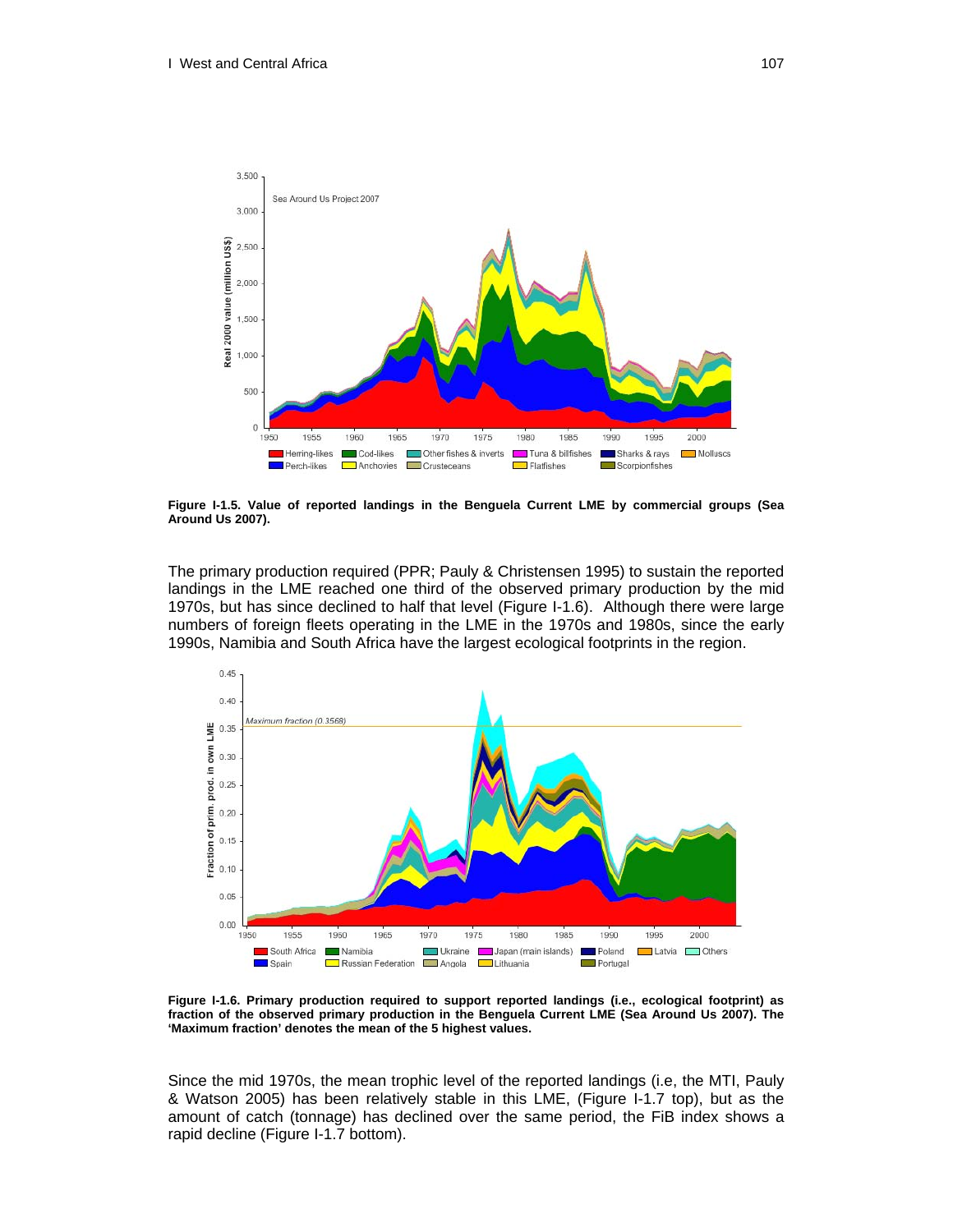

**Figure I-1.7. Trophic level (i.e., Marine Trophic Index) (top) and Fishing-in-Balance Index (bottom) in the Benguela Current LME (Sea Around Us 2007).** 

This decline of the FiB index is particularly strong off Namibia (Willemse and Pauly 2004), where the ecosystem has been greatly modified, with jellyfish now dominating the food web (Lynam *et al.* 2006). This is a case of 'fishing down marine food webs' (Pauly *et al.*  1998), but one in which the species that replaced the exploited species are presently not targeted by fisheries.



**Figure I-1.8. Stock-Catch Status Plots for the Benguela Current LME, showing the proportion of developing (green), fully exploited (yellow), overexploited (orange) and collapsed (purple) fisheries by number of stocks (top) and by catch biomass (bottom) from 1950 to 2004. Note that (n), the number of 'stocks', i.e., individual landings time series, only include taxonomic entities at species, genus or family level, i.e., higher and pooled groups have been excluded (see Pauly** *et al.* **this vol. for definitions).**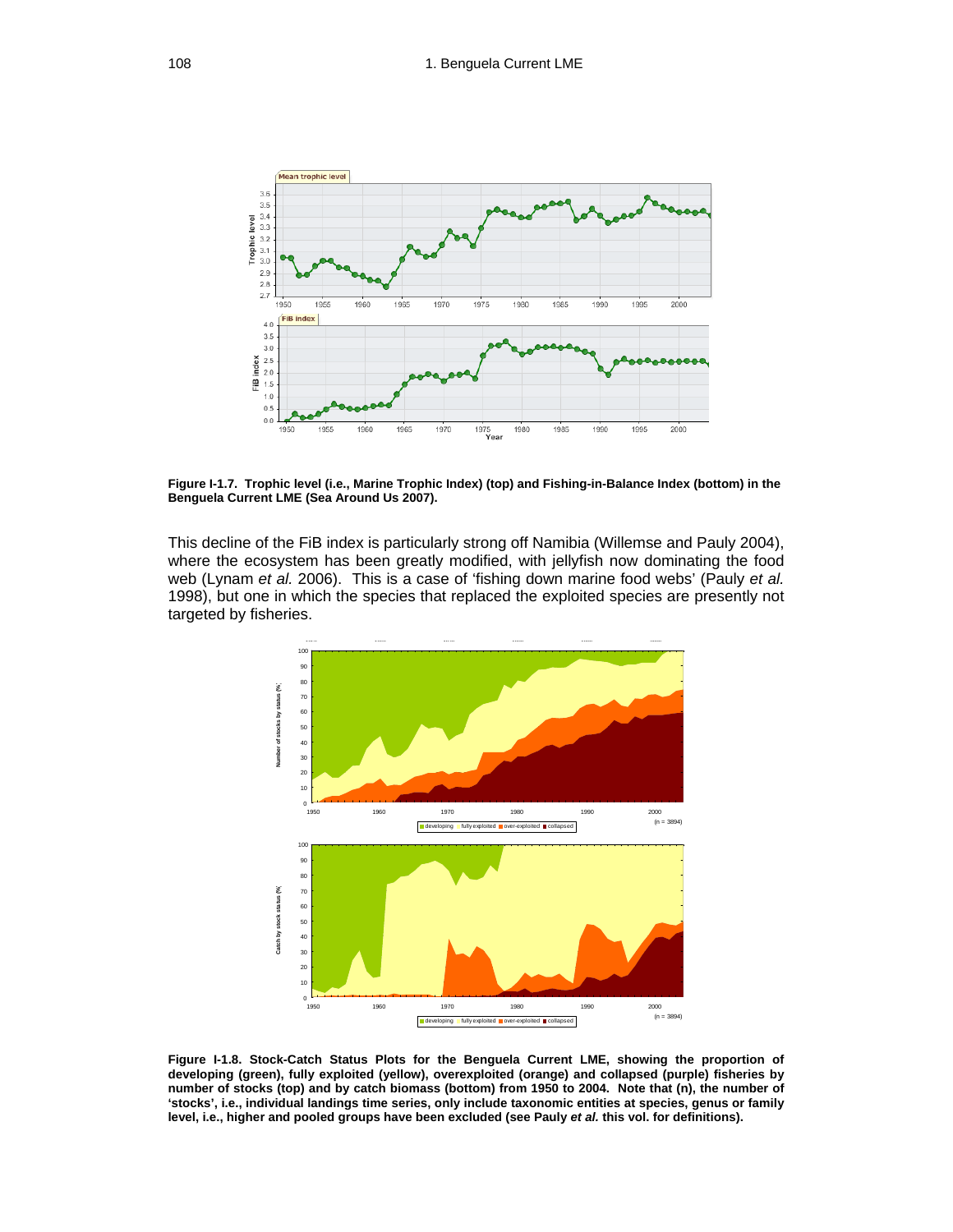The Stock-Catch Status Plots indicate that about 60% of commercially exploited stocks in the LME has collapsed, with another 10% overexploited (Figure I-1.8 top), with fullyexploited stocks contributing 50% of the catch (Figure I-1.8, bottom). However, fully exploited stocks, while accounting for less than 30% of the stocks, provide over 50% of the reported landings (Figure I-1.8).

Major changes in the key harvested species have occurred in the last century (Hampton *et al*. 1999, Shannon & O'Toole 2003). While environmental variability has been a contributing factor, some of these changes were undoubtedly the consequence of overexploitation (FAO 2003, Sherman 2003). The decline in these fisheries is caused, in part, by excessive fishing effort and overcapacity of fleets, excess processing capacity, catching of under-sized fish, and inadequate fisheries management (GEF/UNDP/UNOPS/NOAA 1999). As a result, the fisheries in the LME have experienced years of catches well below the maximum or optimal sustainable yields, with dramatic declines in stock sizes and catch per unit effort.

Decline in commercial fish stocks and non-optimal fishing of living resources is now a major transboundary problem in the LME (GEF/UNDP/UNOPS/NOAA 1999). In all three countries bordering the LME, major fisheries resources have undergone significant changes in annual catch (Hampton *et al*. 1999, Tapscott 1999) and this is also true for exploitation of invertebrate resources. For example, rock lobster catches have declined dramatically since the early 1960s, particularly off Namibia, where catches are now well below their 1960s peak. Assessments of the South African rock lobster resource have shown it to be seriously depleted, and estimates of recruitment in recent decades are only about 35% of its pre-exploitation condition (Hampton *et al*. 1999). The abalone stock has also been declining since 1996 (Tarr *et al*. 2000) and the stock is considered to be on the brink of collapse as a result of illegal fishing (Tarr 2000) and an ecological shift in abundance (Tarr *et al*. 1996).

Some of the major stock fluctuations have undoubtedly been influenced by the largescale environmental perturbations that occur periodically in the system (Shannon & O'Toole 1998, Shannon *et al*. 2006). System-wide changes in abundance of species and species shifts (e.g., sardine and anchovy) are well-documented in this LME (e.g., Hampton *et al*. 1999, Shannon & O'Toole 2003).Fluctuations in abundance of the LME's fish stocks have also been detected through acoustic surveys for pelagic species such as sardines and anchovies (Barange *et al*. 1999, Hampton *et al*. 1999), and trawl surveys for demersal species (Hampton *et al*. 1999). The geographic displacement of stocks (e.g., *Sardinella aurita* and *S*. *maderensis* in Angola into Gabon) is also a common phenomenon with alongshore migration of fish populations across national boundaries in the Benguela Current LME having important implications for resource management. Global warming and associated phenomena are also expected to influence the LME's upwelling system, with potentially significant impact on the local food webs and the entire ecosystem, including fish recruitment and fisheries production.

Fluctuations in fish stocks can also have effects on top predators such as seabirds and seals (Crawford 1999, Crawford *et al*. 1992). For example, the distribution of Cape gannets, Cape cormorants, and African penguins has changed over the past three decades in response to changes in the distribution and relative abundance of sardine and anchovy (Crawford 1998). The high mortality and breeding failure of Cape fur seal colonies in Namibia in 1994 and 1995 can be attributed to low food availability resulting from low sardine abundance, a consequence of the catastrophic environmental variability and anomalous low oxygen events (O'Toole 1996).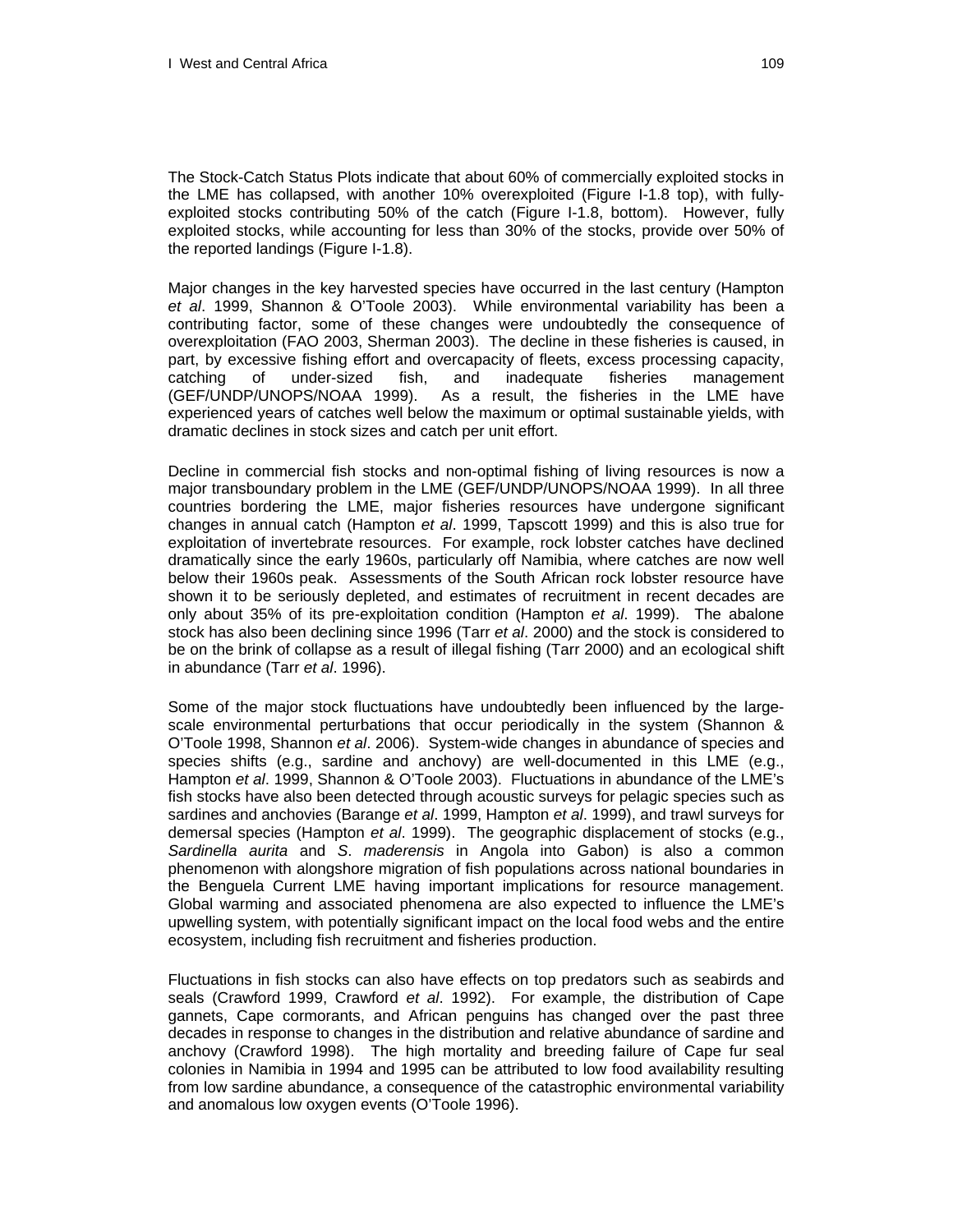Despite the vast scale of the fisheries in the LME, bycatch is not a major problem, and is taken mostly in the large pelagic and demersal fisheries. Discarding is controlled by strict regulations as well as by observers in some fisheries (e.g., Patagonian toothfish) but by self-policing where the bycatch is used as a luxury product. In the demersal trawl fishery of South Africa, 10% of the total catch is discarded (Walmsley-Hart *et al*. 2000). Both South African and Angolan purse seine fisheries yield bycatch rates between 10-20% of the total catch (Crawford *et al*. 1987).

The status of the fisheries is problematic, as the countries develop and implement national and regional fisheries policies and management programmes (GEF/ UNDP/ UNOPS/ NOAA 2002). Furthermore, some stocks show signs of response to environmental variability, e.g., recently correlated with a movement of sardines from Namibian waters to the south and southwest coasts toward the Agulhas Bank (van der Lingen *et al*. 2006). Sardine stocks in South Africa showed signs of recovery from the mid-1990s as a result of careful control of bycatch of juveniles, and the introduction of an operational management procedure which focused on rebuilding sardine stocks while optimally utilising the anchovy. However, recent stock assessment surveys of sardines around the Cape indicate a decline to very low levels compared with the mid 1990s.

### **III. Pollution and Ecosystem Health**

*Pollution:* Virtually the entire coastline of the Benguela Current LME is exposed to the open ocean and experiences a relatively high degree of wave action. Strong wave action and currents tend to rapidly dissipate any pollution reaching the marine environment. Pollution is not a serious problem in the open marine areas of most of the LME, and is mostly evident in localised areas or hotspots such as ports and enclosed lagoons in all three countries. Poorly planned coastal developments, inadequate waste management, chronic oil pollution, inappropriate agricultural practices, contaminated stormwater run-off, as well as industrial and sewage wastewater discharges are among the factors that contribute to the deterioration of coastal and marine environments in the LME (UNEP 2005, Taljaard et al. 2006). Levels of pollution, with the exception of hotspots, are considered moderate (UNEP 2005). With poor urban infrastructure, there is a very real danger that a rapidly expanding urban population will pose a serious pollution threat, as untreated sewage is discharged into the sea in increasing volumes. HABs have been identified as a major transboundary problem, and their frequency of occurrence, spatial extent, and duration appear to be increasing (GEF/UNDP/UNOPS/NOAA 1999). Although HABs occur naturally in all three bordering countries (Tapscott 1999), several factors, including nutrient loading from anthropogenic activities (e.g., discharge of untreated sewage), can promote their incidence and spread. Toxins produced by HABs have led to mortalities of fish, shellfish, and humans, as well as anoxia in inshore waters that can cause mass mortality of marine organisms (GEF/UNDP/UNOPS/NOAA 1999).

Diamond mining operations impact negatively on the marine environment. Certain mining activities are conducted close to national boundaries (e.g., diamond mining near the Orange River mouth on both sides of the border between South Africa and Namibia), across which negative consequences may be transmitted. Diamond mining is also thought to affect marine living resources. For instance, although the dramatic decrease in Namibian rock lobster catches in the 1990s may be attributed to large scale environmental perturbations, it is evident that stock abundance might have also been influenced by marine diamond mining (Tapscott 1999). While mining is the primary cause of increased suspended solids in the marine areas, poor agricultural practices also contribute to this problem, particularly in estuaries, lagoons, and sheltered bays. Marine litter from land and shipping poses a serious growing problem throughout the LME, with significant transboundary consequences (GEF/UNDP/UNOPS/NOAA 1999). Oil and gas exploration and production are considered to pose a major threat, particularly off Angola,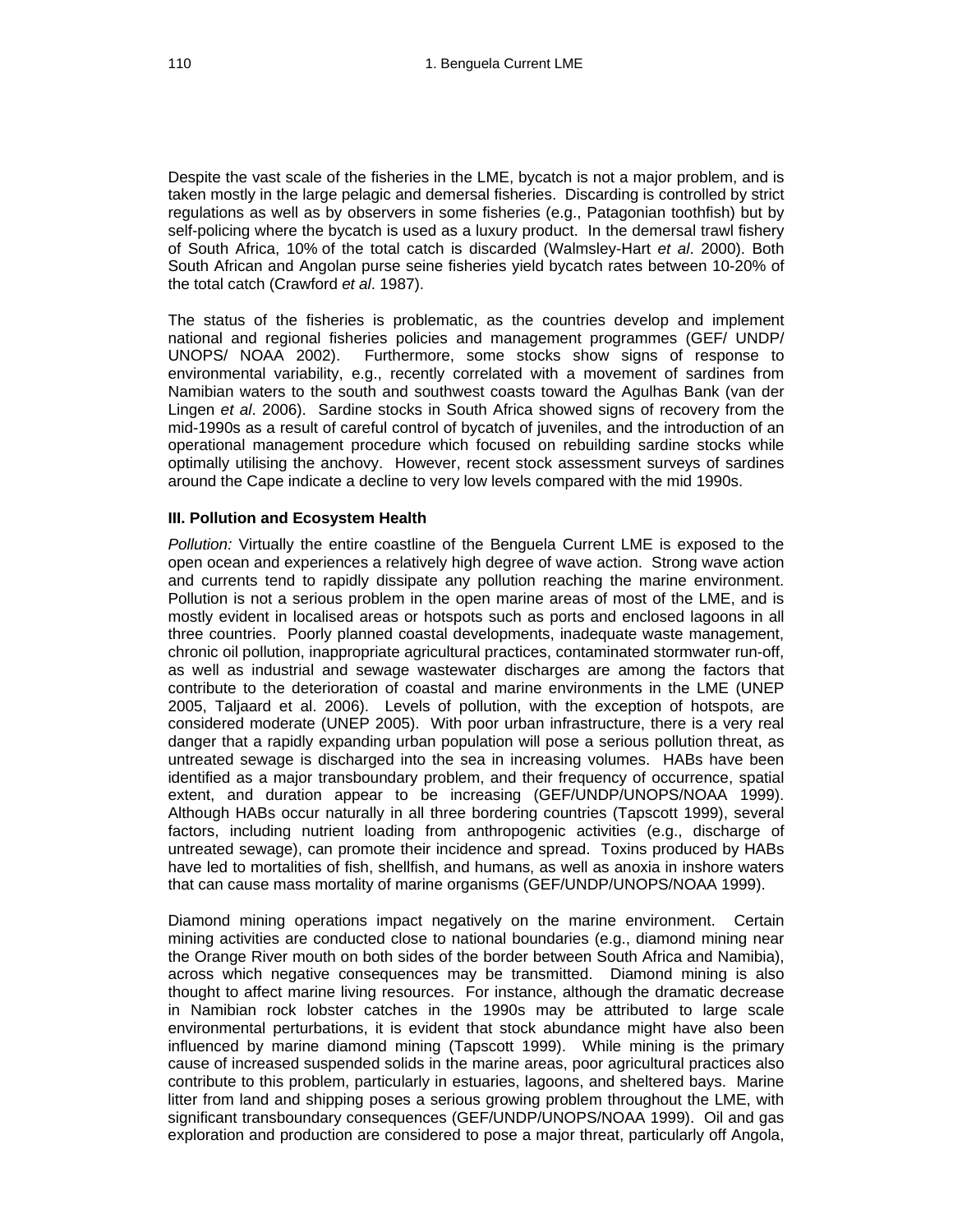with oil spills sometimes causing severe local pollution which impacts artisanal fisheries. A substantial volume of oil is transported through the region, and poses a significant risk of contamination to coastal environments, damage to shared and straddling fish stocks, and to coastal infrastructure (GEF/UNDP/UNOPS/NOAA 1999).

*Habitat and community modification*: Four estuaries and five coastal lagoons in the Benguela Current LME are considered to be of transboundary significance. Several lagoons have been designated as Ramsar sites. Species that are endemic to only one or two estuarine systems within the LME are also present. The rare estuaries represent the only sheltered marine habitat in the LME, and are important both for biodiversity and as a focus of coastal development.

Habitat and community modification was assessed as severe in the Benguela Current LME (UNEP 2005). The TDA produced by the GEF-supported Benguela Current Large Marine Ecosystem (BCLME) Project has identified habitat destruction and alteration, including modification of the seabed and coastal zone, and degradation of coastscapes, as a transboundary problem in this LME (GEF/UNDP/UNOPS/NOAA 1999). Nevertheless, compared to other parts of the world, these effects are minor in the Benguela Current LME.

Modification of the few estuarine systems was found to be severe in the Benguela Current LME (UNEP 2005). There is some loss of rocky and sandy foreshores in the region due to port construction, seawalls, resort development, and coastal diamond mining particularly in South Africa and Namibia, and some sand mining in Angola. The invasion of a significant stretch of coastline by the alien mussel (*Mytilus galloprovincialis*) has drastically altered community structure and functional group composition on the shore. Exploitation of some species in the kelp beds and mangroves has led to changes in community structure within these habitats.

The potential impacts of sea level rise on the coastal areas of the Benguela Current LME include increased coastal erosion and inundation of coastal areas. Available evidence suggests that variability and extremes in rainfall pattern are increasing in the south, particularly in the drier western parts (Tyson 1986, Mason *et al*. 1999). The resulting projected changes in stream flow are likely to have serious consequences for the estuaries.

Pollution, particularly microbiological, chemical and solid waste as well as eutrophication, is expected to become worse in the future, if poorly planned urbanization and economic development in the coastal areas of this LME continue (UNEP 2005). Habitat modification and loss are also expected to become worse if current practices continue, increasing the concern over the cumulative future effects on the health of this ecosystem.

#### **IV. Socioeconomic Conditions**

A large part of the population of the countries bordering the Benguela Current LME lives in urban areas, many of which are situated near the coast. The LME and its resources are of considerable socioeconomic importance to the bordering countries. For example, the production of oil and gas off the coast is the most important economic activity in Angola, contributing 90% of the total Gross Domestic Product (GDP). The fisheries sector is an important source of revenue, food, and employment in the three countries. Traditionally, fisheries have contributed significantly to the livelihoods of coastal communities. In Angola, this sector currently rates third after oil and diamond mining, and is estimated to provide half of the animal protein consumed in the country. Fishing contributes 9% to Namibia's GDP (SADC 2003), with annual fisheries exports worth over 225 million US\$.Although the fisheries sector plays a small part in South Africa's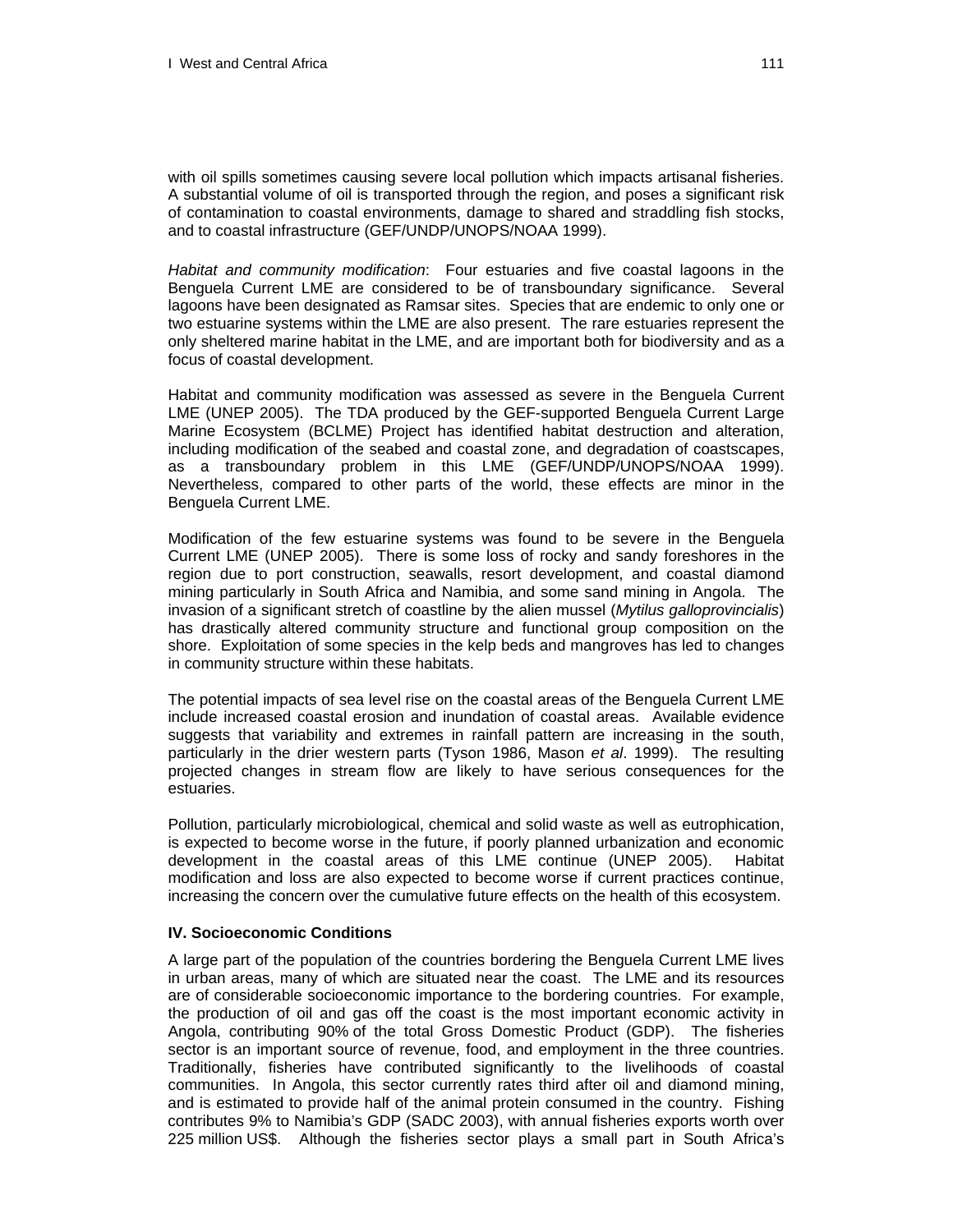economy, contributing about 1% to GDP (FAO 2006), it makes a significant contribution to the regional economy of the Western Cape, which is the centre for the industrial fisheries. In some coastal areas of South Africa, this sector is the dominant employer.

Fisheries constitute an important contribution to national revenue, employment, and food security in the bordering countries. These include a variable and uncertain job market, loss of national revenue, loss of food security, erosion of sustainable livelihoods, missed opportunities through underutilisation and wastage, and loss of competitive edge on global markets (GEF/UNDP/UNOPS/NOAA 1999). Unpredictable fisheries yields have sometimes resulted in closure of fish processing plants. Conflicts between subsistence, artisanal, commercial, and recreational fisheries also arise when resources become scarce. Subsistence fisheries depletion may adversely affect the diet and consequently the health of those dependent on fisheries. In many coastal settlements fishing is the only source of livelihood for the poorer segments of the population. Reduced fisheries resources also lead to migration of human populations from rural coastal areas to cities, resulting in expansion of urban poverty. Regime shifts as well as factors possibly related to climate change may displace fish stocks, contributing to socio-economic difficulties and threats to breeding populations of endemic species, e.g. African penguin.

## **V. Governance**

The Benguela Current LME is located within the UNEP Regional Seas for the West and Central Africa Region, which was forged in the early 1980s. The West and Central African Action Plan for the Protection and Development of the Marine Environment and Coastal Areas of the West and Central African Region, the Abidjan Convention for Cooperation in the Protection and Development of the Marine and Coastal Environment of the West and Central African Region (Abidjan Convention) and associated Protocol Concerning Co-operation in Combating Pollution in Cases of Emergency were adopted by the Governments of the region in 1981. Projects on contingency planning, pollution, coastal erosion, environmental impact assessment, environmental legislation and marine mammals soon followed. A Conference of Plenipotentiaries, which met in Dakar, Senegal, in 1991, adopted the Regional Convention on Fisheries Cooperation among African States bordering the Atlantic Ocean (Dakar Convention), to which Angola has acceded.

There is a strong need for harmonising legal and policy objectives and for developing common strategies for resource surveys, as well as investment in sustainable ecosystem management in the Benguela Current LME. In 1997 a major regional cooperative initiative (BENEFIT: BENguela-Environment-Fisheries-Interaction and Training Programme) was launched jointly by Angola, Namibia, and South Africa, together with foreign partners (Norway and Germany) to enhance science capacity required for the optimal and sustainable utilization of living resources of the Benguela Current LME. This programme has been remarkably successful in developing cooperation among the three countries and in helping to strengthen marine scientific capacity in the region. A GEF grant and in-kind support of 38 million US\$ to Angola, Namibia and South Africa, the three countries participating in the Benguela Current LME assessment and management project, will allow for significant additional support for initiating time-series measurement of selected indicators of the ecosystem's productivity, fish and fisheries, pollution and ecosystem health, and socioeconomics.

In March 2000, this regional cooperation was further enhanced with the initiation of the implementation phase of the Benguela Current LME Programme (www.bclme.org), to assist Angola, Namibia, and South Africa to assess and manage the marine resources of the LME in an integrated and sustainable manner. This programme, which is funded in part by the GEF and the 3 participating countries, chiefly addresses transboundary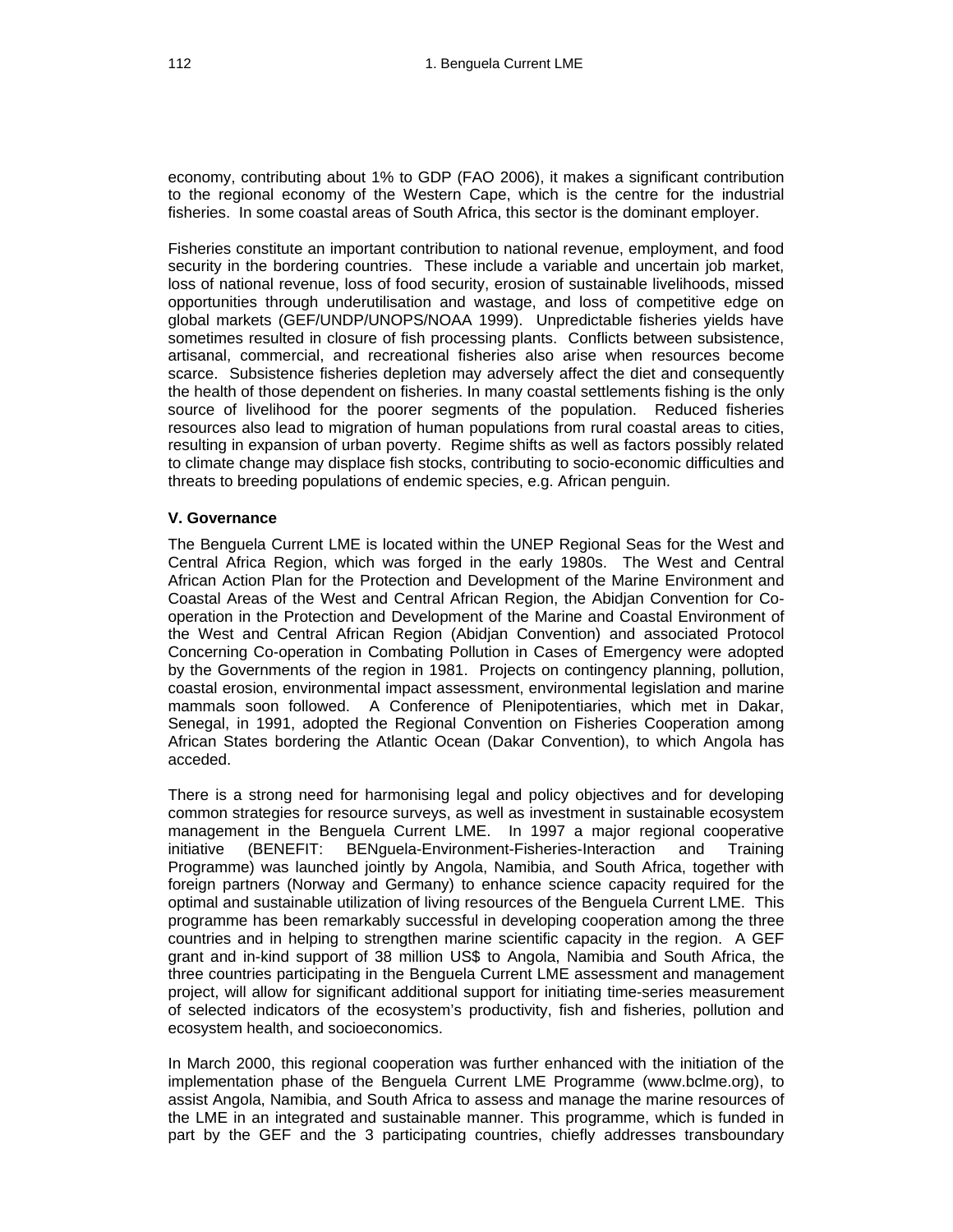problems in three key areas of activity: the sustainable management and utilisation of living resources; the assessment of environmental variability, ecosystem impacts and improvement of predictability; and maintenance of ecosystem health and management of pollution. Through this project, the Transboundary Diagnostic Analysis (TDA) and Strategic Action Plan (SAP) were used to review the existing knowledge on the status of, and to identify the threats to the Benguela Current LME. One of the main goals of the BCLME Programme was the creation of the Benguela Current Commission. This process was formalised through the signing of an Interim Agreement by the three countries on 29 August 2006 in Cape Town. This transitional management entity, which will last for four years, will be the precursor of the fully-fledged Benguela Current Commission whose function and responsibilities will be to implement an ecosystem approach to ocean governance in the Benguela region. This will include annual stock assessments of key economic species, annual ecosystem reports, the provision of advice on harvesting resource levels and other matters related to sustainable resource use, particularly fisheries and the management of the Benguela Current LME as a whole.

## **References**

- Barange, M., Hampton, I. and Roel, B.A. (1999). Trends in the abundance and distribution of anchovy and sardine on the South African continental shelf in the 1990s, deduced from acoustic surveys. South African Journal of Marine Science 21: 367-391.
- Barange, M. and Pillar, S.C. (1992). Cross-shelf circulation, zonation and maintenance mechanisms of *Nyctiphanes capensis* and *Euphausia hanseni* (Euphausiacea) in the northern Benguela upwelling system. Continental Shelf Research 12(9): 1027-1042.
- Belkin, I.M. (2009) Rapid warming of Large Marine Ecosystems, Progress in Oceanography, in press.
- Belkin, I.M. , Cornillon, P.C., and Sherman, K. (2009) Fronts in Large Marine Ecosystems of the world;s oceans. Progress in Oceanography, in press.
- Crawford, R.J.M., Shannon, L.V. and Shelton, P.A. (1989). Characteristics and management of the Benguela as a Large Marine Ecosystem, p 169-219 in: Sherman, K. and Alexander, L.M. (eds), Biomass Yields and Geography of Large Marine Ecosystems. AAAS Selected Symposium 111. Westview Press. Boulder, Colorado.
- Crawford, R.J.M. (1998). Responses of African penguins to regime changes of sardine and anchovy in the Benguela System, p 355-364 in: Pillar, S.C., Moloney, C.L. Payne, A.I.L. and Shillington, F.A. (eds), Benguela Dynamics: Impacts of Variability on Shelf - Sea Environments and their Living Resources. South African Journal of Marine Science 19.
- Crawford, R.J.M. (1999). Seabird responses to long-term changes in prey resources off Southern Africa, p 688-705 in: Adams, N. and Slotow, R. (eds), Proceedings of  $22^{nd}$  International Ornithological Congress, Durban. Birdlife South Africa, Johannesburg, South Africa.
- Crawford, R.J.M., Shannon, L.V. and Pollock, D.E. (1987). The Benguela Ecosystem. Part VI. The major fish and invertebrate resources. Oceanography and Marine Biology 25:353-505.
- Crawford, R.J.M., Underhill, L.G., Raubenheimer, C.M., Dyer, B.M. and Martin, J. (1992). Top predators in the Benguela ecosystem – implications of their trophic position, p 95-99 in: Payne, A.I.L., Brink, K.J., Mann, K.J. and Hilborn, R. (eds), Benguela Trophic Functioning. South African Journal of Marine Science 12.
- FAO (2003). Trends in Oceanic Captures and Clustering of Large Marine Ecosystems Two Studies Based on the FAO Capture Database. FAO Fisheries Technical Paper 435.
- FAO *(*2006). Fisheries country profiles. www.fao.org/fi/fcp/fcp.asp
- Fidel, Q. and O'Toole, M.J. (2007). Changing State of the Benguela LME: Forcing, Climate Variability and Ecosystem Impacts. Presentation to the 2<sup>nd</sup> Global Conference on Large Marine Ecosystems,11-13 September 2007,Qingdao, PR China. Available online at www.ysfri.ac.cn/GLME-Conference2-Qingdao/ppt/18.1.ppt.
- GEF/UNDP/UNOPS/NOAA (1999). Benguela Current Large Marine Ecosystem Transboundary Diagnostic Analysis.
- GEF/UNDP/UNOPS/NOAA (2002). Benguela Current Large Marine Ecosystem Strategic Action Programme.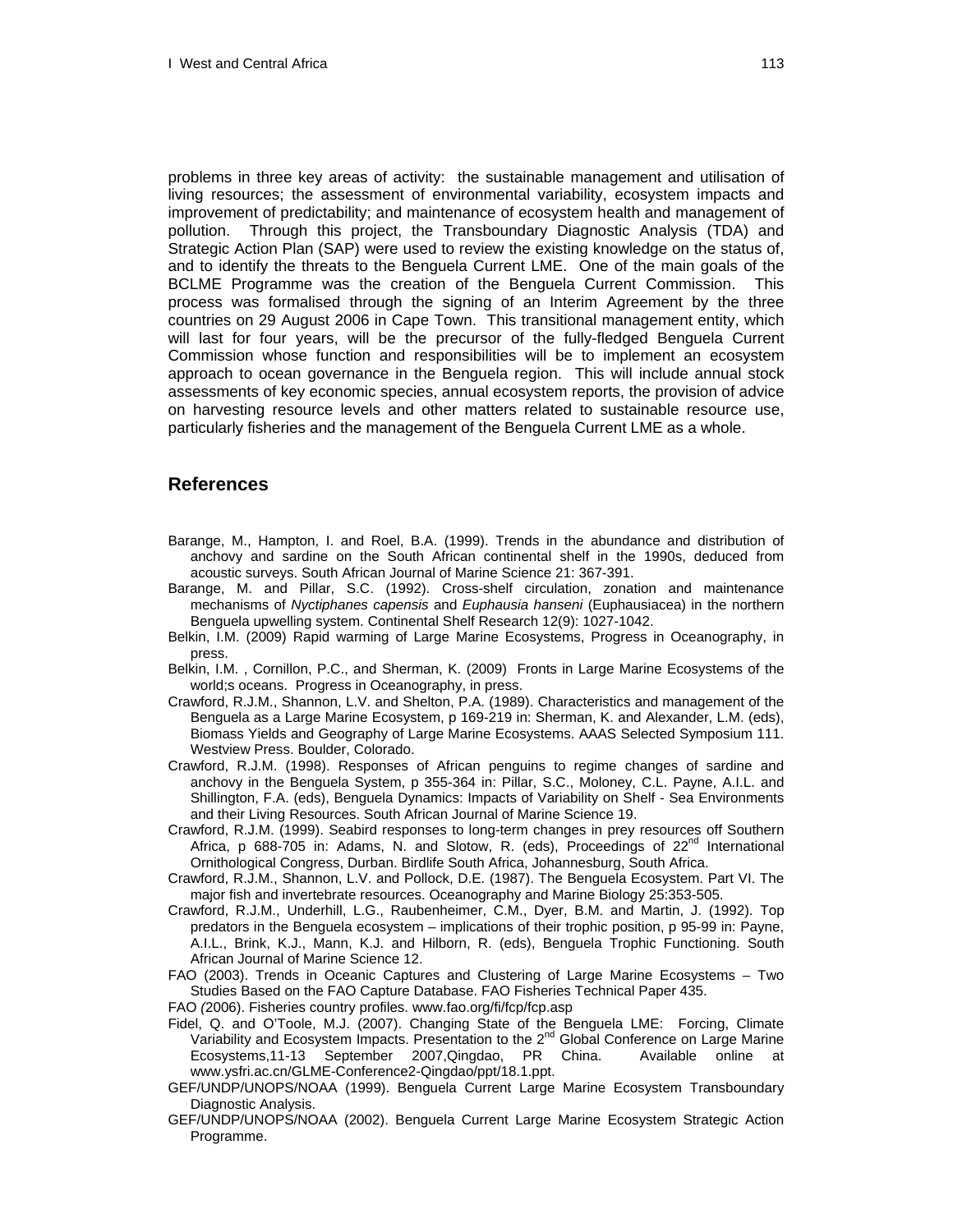- Hampton, I., Boyer, D.C., Penney, A.J., Pereira, A.F. and Sardinha, M. (1999). Integrated Overview of Fisheries of the Benguela Current Region: A Synthesis Commissioned by the United Nations Development Programme (UNDP) as an Information Source for the Benguela Current Large Marine Ecosystem (BCLME) Programme. Thematic Report 1: Synthesis and Assessment of Information on the BCLME. UNDP, Windhoek, Namibia.
- Hamukuaya, H., M.J. O'Toole and P.M.J. Woodhead (1998). Observations of severe hypoxia and offshore displacement of Cape hake over the Namibian shelf in 1994. S. Afr. J. Mar. Sci. 19:57- 59.
- Lynam, C.P., Gibbon, M.J., Axelsen, B.E., Sparks, C.A.J., Coetzee, J., Heywood, B.G. and Brierley, A.S. (2006). Jellyfish overtake fish in a heavily fished ecosystem. Current Biology 16 (13): R492-R493.
- Mason, S.J., Waylen, P.R., Mimmack, G.M., Rajaratnam, B. and Harrison, M.J. (1999). Changes in extreme rainfall events in South Africa. Climate Change 41:249-257.
- Meeuwis, J.M. and Lutjeharms, J.R.E. (1990). Surface thermal characteristics of the Angola-Benguela front. South African Journal of Marine Science 9: 261-279.
- O'Toole, M.J., Shannon L.V. de Barros Neto, and Malan, D.E. (2001). Integrated Management of the Benguela Current Region – A Framework for Future Development. P.228-251 In: B. von Bodungen and R.K. Turner (eds): Science and Integrated Coastal Management, Dahlem University Press, Berlin.
- O'Toole, M.J. (1996). Namibia's marine environment. Namibia Environment 1:51-55.
- Palomares, M.D. and Pauly, D. (2004). Biodiversity of the Namibian Exclusive Economic Zone: a brief review with emphasis on online databases. p. 53-74 in*:* U.R. Sumaila, Boyer, D., Skogen, M.D. and Steinshamm, S.I. (eds.) Namibia's fisheries: ecological, economic and social aspects. Eburon Academic Publishers, Amsterdam.
- Pauly, D. and Christensen, V. (1995). Primary production required to sustain global fisheries. Nature 374: 255-257.
- Pauly, D., Christensen, V., Dalsgaard, J., Froese R. and Torres, F.C. Jr. (1998). Fishing down marine food webs. Science 279: 860-863.
- Pauly, D. and Watson, R. (2005). Background and interpretation of the 'Marine Trophic Index' as a measure of biodiversity. Philosophical Transactions of the Royal Society: Biological Sciences 360: 415-423.
- SADC (2003). Official SADC Trade Industry and Investment Review 2003. www.sadcreview.com/
- Sea Around Us (2007). A Global Database on Marine Fisheries and Ecosystems. Fisheries Centre, University British Columbia, Vancouver, Canada. [www.seaaroundus.org/](http://www.seaaroundus.org/)lme/SummaryInfo .aspx?LME=29
- Shannon, L.V., ed. (1985). South African ocean colour and upwelling experiment. Sea Fisheries Research Institute, Cape Town.
- Shannon, L.V., Agenbag, J.J. and Buys, M.E.L. (1987). Large- and mesoscale features of the Angola-Benguela Front. South African Journal of Marine Science 5: 11-34.
- Shannon, L.V. and O'Toole, M.J. (1998). An Overview of the Benguela Ecosystem. Collected papers, First Regional Workshop, Benguela Current Large Marine Ecosystem (BCLME) Programme, UNDP. 22-24 July 1998, Cape Town, South Africa.
- Shannon, L.V. and O'Toole, M.J. (1999). Integrated Overview of the Oceanography and Environmental Variability of the Benguela Current Region: Thematic Report 2, Synthesis and Assessment of Information on BCLME: October 1998, UNDP, Windhoek, Namibia.
- Shannon, L.V. and O'Toole, M.J. (2003). Sustainability of the Benguela: Ex Africa semper aliquid novi, p 227-253 in: Hempel, G. and Sherman, K. (eds), Large Marine Ecosystems of the World – Trends in Exploitation, Protection and Research. Elsevier, Amsterdam, The Netherlands.
- Shannon, V., Hempel, G., Melanotte-Rizzoli, P., Moloney, C. and Woods, J. eds. (2006). Benguela: Predicting a Large Marine Ecosystem. Elsevier Science
- Sherman, K. (2003). Physical, biological, and human forcing of biomass yields in Large Marine Ecosystems. ICES CM2003/P: 12.
- Shillington, F.A. (1998). The Benguela upwelling system off southwestern Africa, p 583-604 in: Robinson, A.R. and Brink, K.H. (eds), The Sea, Vol. 11: The Global Coastal Ocean, Regional Studies and Syntheses. John Wiley and Sons, New York.
- Taljaard, S., Morant, P.D., van Niekerki, L. and Lita, A. (2006). Southern Africa, p 29 49 in: UNEP/GPA (2006), The State of the Marine Environment: Regional Assessments. UNEP/GPA, The Hague.
- Tapscott, C. (1999). An Overview of the Socioeconomics of some Key Maritime Industries in the Benguela Current Region (Draft): A Synthesis Commissioned by the United Nations Development Programme (UNDP) as an Information Source for the Benguela Current Large